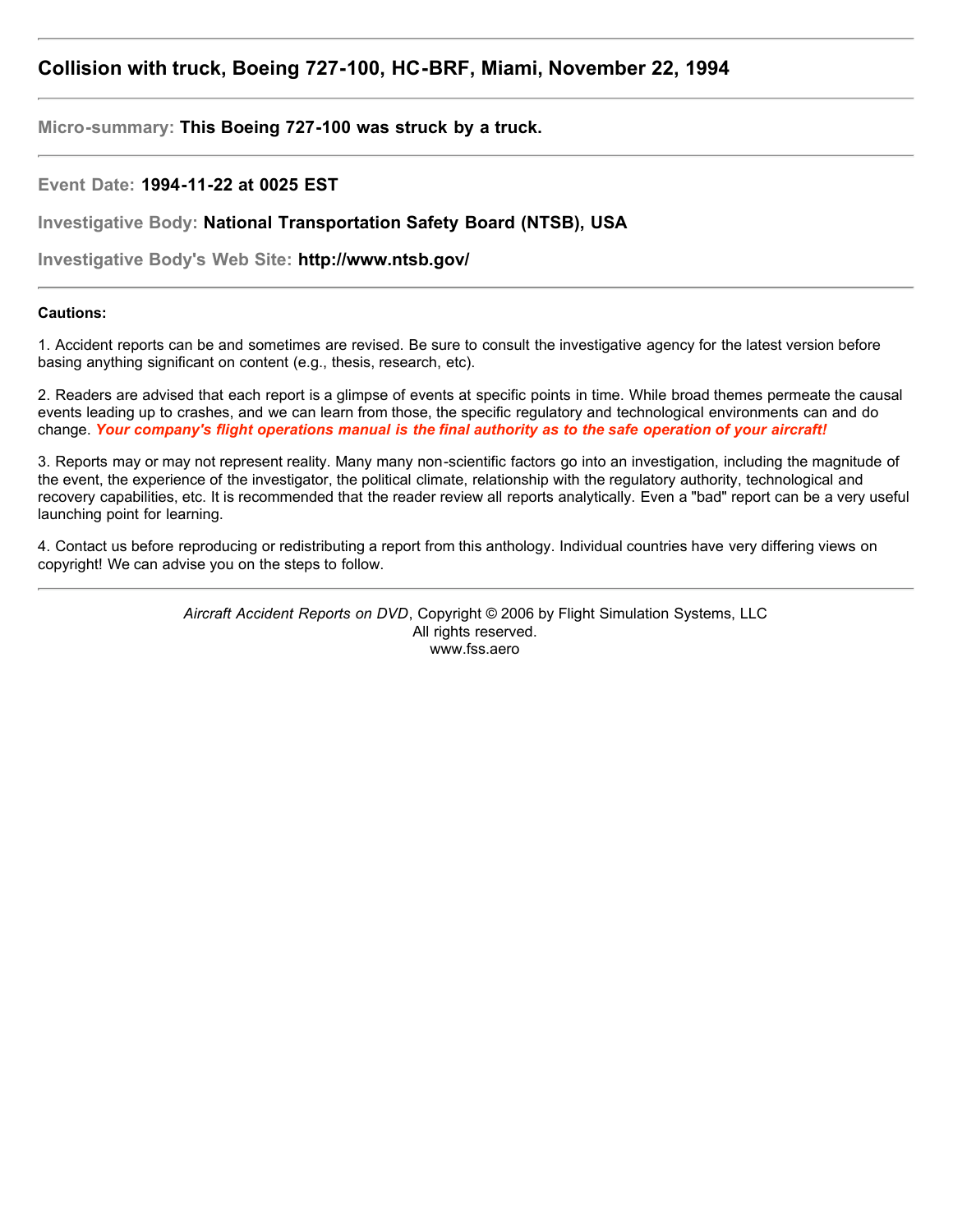| RANS <sub>P</sub> RANSP<br>National Transportation Safety Board                                                                                                                                                                                                                                                                                                                                                                                                                                                                                                                                                                                                                                                                                                                                                                                                                                                                                                                                                                                                                                                                                                                                                                                                                                                                                                                                                                                                                                                                        |       |              | NTSB ID: MIA95LA026         |                                  | Aircraft Registration Number: HCBRF |  |          |  |  |  |
|----------------------------------------------------------------------------------------------------------------------------------------------------------------------------------------------------------------------------------------------------------------------------------------------------------------------------------------------------------------------------------------------------------------------------------------------------------------------------------------------------------------------------------------------------------------------------------------------------------------------------------------------------------------------------------------------------------------------------------------------------------------------------------------------------------------------------------------------------------------------------------------------------------------------------------------------------------------------------------------------------------------------------------------------------------------------------------------------------------------------------------------------------------------------------------------------------------------------------------------------------------------------------------------------------------------------------------------------------------------------------------------------------------------------------------------------------------------------------------------------------------------------------------------|-------|--------------|-----------------------------|----------------------------------|-------------------------------------|--|----------|--|--|--|
| <b>FACTUAL REPORT</b>                                                                                                                                                                                                                                                                                                                                                                                                                                                                                                                                                                                                                                                                                                                                                                                                                                                                                                                                                                                                                                                                                                                                                                                                                                                                                                                                                                                                                                                                                                                  |       |              | Occurrence Date: 11/22/1994 |                                  | Most Critical Injury: Serious       |  |          |  |  |  |
| ÁVIATIQN<br>TYBOP                                                                                                                                                                                                                                                                                                                                                                                                                                                                                                                                                                                                                                                                                                                                                                                                                                                                                                                                                                                                                                                                                                                                                                                                                                                                                                                                                                                                                                                                                                                      |       |              | Occurrence Type: Accident   |                                  | Investigated By: NTSB               |  |          |  |  |  |
| Location/Time                                                                                                                                                                                                                                                                                                                                                                                                                                                                                                                                                                                                                                                                                                                                                                                                                                                                                                                                                                                                                                                                                                                                                                                                                                                                                                                                                                                                                                                                                                                          |       |              |                             |                                  |                                     |  |          |  |  |  |
| Nearest City/Place                                                                                                                                                                                                                                                                                                                                                                                                                                                                                                                                                                                                                                                                                                                                                                                                                                                                                                                                                                                                                                                                                                                                                                                                                                                                                                                                                                                                                                                                                                                     | State |              | Zip Code                    | Local Time                       | Time Zone                           |  |          |  |  |  |
| MIAMI                                                                                                                                                                                                                                                                                                                                                                                                                                                                                                                                                                                                                                                                                                                                                                                                                                                                                                                                                                                                                                                                                                                                                                                                                                                                                                                                                                                                                                                                                                                                  | FL.   |              | 33159                       | 0025                             | <b>EST</b>                          |  |          |  |  |  |
| Distance From Landing Facility:<br>Direction From Airport:<br>Airport Proximity: On Airport                                                                                                                                                                                                                                                                                                                                                                                                                                                                                                                                                                                                                                                                                                                                                                                                                                                                                                                                                                                                                                                                                                                                                                                                                                                                                                                                                                                                                                            |       |              |                             |                                  |                                     |  |          |  |  |  |
| <b>Aircraft Information Summary</b>                                                                                                                                                                                                                                                                                                                                                                                                                                                                                                                                                                                                                                                                                                                                                                                                                                                                                                                                                                                                                                                                                                                                                                                                                                                                                                                                                                                                                                                                                                    |       |              |                             |                                  |                                     |  |          |  |  |  |
| Aircraft Manufacturer                                                                                                                                                                                                                                                                                                                                                                                                                                                                                                                                                                                                                                                                                                                                                                                                                                                                                                                                                                                                                                                                                                                                                                                                                                                                                                                                                                                                                                                                                                                  |       | Model/Series |                             | Type of Aircraft                 |                                     |  |          |  |  |  |
| <b>BOEING</b>                                                                                                                                                                                                                                                                                                                                                                                                                                                                                                                                                                                                                                                                                                                                                                                                                                                                                                                                                                                                                                                                                                                                                                                                                                                                                                                                                                                                                                                                                                                          |       |              | 727-100                     |                                  |                                     |  | Airplane |  |  |  |
| Sightseeing Flight: No                                                                                                                                                                                                                                                                                                                                                                                                                                                                                                                                                                                                                                                                                                                                                                                                                                                                                                                                                                                                                                                                                                                                                                                                                                                                                                                                                                                                                                                                                                                 |       |              |                             | Air Medical Transport Flight: No |                                     |  |          |  |  |  |
| Narrative                                                                                                                                                                                                                                                                                                                                                                                                                                                                                                                                                                                                                                                                                                                                                                                                                                                                                                                                                                                                                                                                                                                                                                                                                                                                                                                                                                                                                                                                                                                              |       |              |                             |                                  |                                     |  |          |  |  |  |
| On November 22, 1994, about 0025 eastern standard time, a Boeing 727-100, Ecuadorian registration<br>HC-BRF, registered to Aero Servicios Ecuadorecuatorianos C.A., was struck by a cargo truck while<br>starting engines for a 14 CFR Part 129 cargo flight from Miami International Airport, Miami,<br>Florida, to Guayaquil, Ecuador. Visual meteorological conditions prevailed at the time and an<br>instrument flight rules flight plan was filed. The aircraft received substantial damage and the<br>three crewmembers and two passengers were not injured. The cargo truck driver received serious<br>injuries. The flight was originating at the time of the accident.<br>stated the cargo truck and driver had been parked behind HC-BRF for about 2 1/2<br>Witnesses<br>hours. HC-BRF was preparing for departure at the time of the accident. The navigation, wing tip,<br>and wing flood lights were operating. The no. three engine had been started and the other engines<br>were being started when the cargo truck driver pulled his truck forward from behind the aircraft.<br>As the driver drove by the mechanic who was operating the air start cart, at the right rear of the<br>aircraft, the driver waved to the mechanic. As the driver turned to look forward the trucks left<br>windshield area struck the trailing edge wing tip area of HC-BRF. Portions of the wing tip remained<br>embedded in the truck cab and the truck rolled a aircraft tug which was attached to a Boeing 707,<br>400 feet away. |       |              |                             |                                  |                                     |  |          |  |  |  |
| The cargo truck driver stated he had been driving cargo trucks for his employer for about 5<br>On the day of the accident he had reported to work at 0530. He had worked on three other<br>vears.<br>aircraft during his shift, which is normally 24 hours on and 24 hours off. He went home for dinner<br>about 2200 and returned to work about 2300. He did not feel tired at the time of the accident. He<br>went to the AECA Airlines ramp to await the arrival of a Boeing 707 that he was to help off load.<br>He parked his truck behind a Boeing 727 that was being loaded for flight. There were no lights on<br>the ramp area. He does not remember anything about the accident.<br>Toxicology tests which were performed by Jackson Memorial Hospital, Miami, Florida, on blood<br>specimens obtained from the cargo truck driver on admission, were negative for ethanol. Toxicology<br>tests which were performed by the Federal Aviation Administration, Toxicology Laboratory, Oklahoma<br>Oklahoma, on blood specimens obtained by Jackson Memorial Hospital during admission were<br>City,<br>negative for basic, acidic, and neutral drugs.                                                                                                                                                                                                                                                                                                                                                                          |       |              |                             |                                  |                                     |  |          |  |  |  |
|                                                                                                                                                                                                                                                                                                                                                                                                                                                                                                                                                                                                                                                                                                                                                                                                                                                                                                                                                                                                                                                                                                                                                                                                                                                                                                                                                                                                                                                                                                                                        |       |              |                             |                                  |                                     |  |          |  |  |  |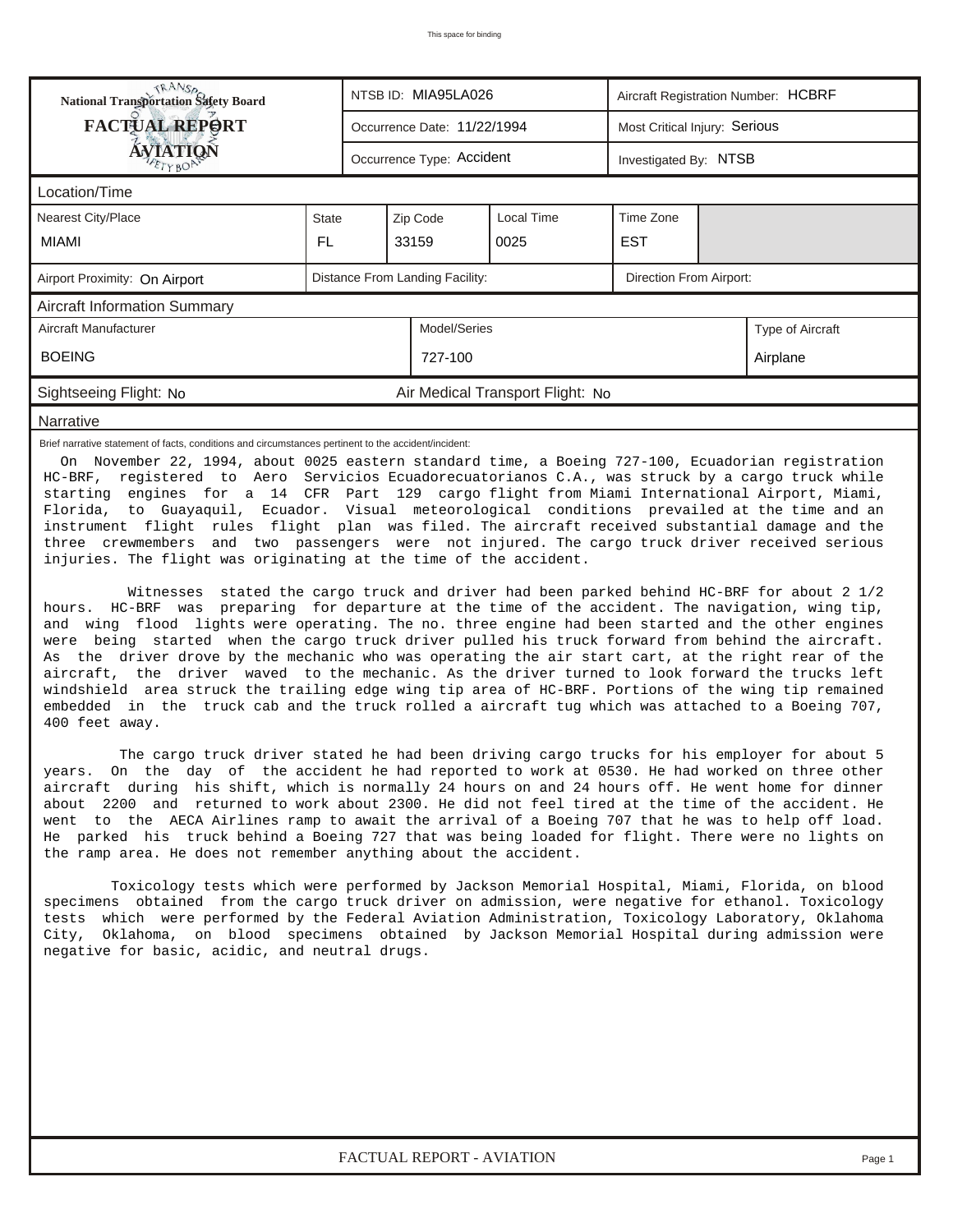| <b>National Transportation Safety Board</b>                             |                                                             | NTSB ID: MIA95LA026                                                     |                         |                             |                            |  |         |                           |                      |               |          |  |
|-------------------------------------------------------------------------|-------------------------------------------------------------|-------------------------------------------------------------------------|-------------------------|-----------------------------|----------------------------|--|---------|---------------------------|----------------------|---------------|----------|--|
| FACTUAL REPORT                                                          |                                                             |                                                                         |                         | Occurrence Date: 11/22/1994 |                            |  |         |                           |                      |               |          |  |
| <b>AVIATION</b>                                                         |                                                             |                                                                         |                         | Occurrence Type: Accident   |                            |  |         |                           |                      |               |          |  |
| Landing Facility/Approach Information                                   |                                                             |                                                                         |                         |                             |                            |  |         |                           |                      |               |          |  |
| <b>Airport Name</b>                                                     |                                                             | Runway Used<br>Runway Length<br>Airport ID:<br><b>Airport Elevation</b> |                         |                             |                            |  |         |                           |                      | Runway Width  |          |  |
| <b>MIAMI INTERNATIONAL</b>                                              | <b>MIA</b>                                                  | 0<br>11 Ft. MSL                                                         |                         |                             |                            |  |         |                           |                      |               |          |  |
| Runway Surface Type:                                                    |                                                             |                                                                         |                         |                             |                            |  |         |                           |                      |               |          |  |
| Runway Surface Condition:                                               |                                                             |                                                                         |                         |                             |                            |  |         |                           |                      |               |          |  |
| Type Instrument Approach:                                               |                                                             |                                                                         |                         |                             |                            |  |         |                           |                      |               |          |  |
| VFR Approach/Landing:                                                   |                                                             |                                                                         |                         |                             |                            |  |         |                           |                      |               |          |  |
| Aircraft Information                                                    |                                                             |                                                                         |                         |                             |                            |  |         |                           |                      |               |          |  |
| Aircraft Manufacturer<br><b>BOEING</b>                                  |                                                             |                                                                         | Model/Series<br>727-100 |                             |                            |  |         |                           | 19388                | Serial Number |          |  |
| Airworthiness Certificate(s): Transport                                 |                                                             |                                                                         |                         |                             |                            |  |         |                           |                      |               |          |  |
| Landing Gear Type: Retractable - Tricycle                               |                                                             |                                                                         |                         |                             |                            |  |         |                           |                      |               |          |  |
| Homebuilt Aircraft? No                                                  | Certified Max Gross Wt.<br>Number of Seats: 7<br>169000 LBS |                                                                         |                         |                             |                            |  |         |                           | Number of Engines: 3 |               |          |  |
| Engine Type:<br>Turbo Fan                                               |                                                             | Engine Manufacturer:<br>Model/Series:<br>P&W<br>JT8D-7B                 |                         |                             |                            |  |         | Rated Power:<br>15000 LBS |                      |               |          |  |
| - Aircraft Inspection Information                                       |                                                             |                                                                         |                         |                             |                            |  |         |                           |                      |               |          |  |
| Type of Last Inspection                                                 |                                                             |                                                                         | Date of Last Inspection |                             | Time Since Last Inspection |  |         |                           | Airframe Total Time  |               |          |  |
| <b>Continuous Airworthiness</b>                                         |                                                             | 11/1994                                                                 |                         |                             |                            |  | 0 Hours |                           |                      | 59000 Hours   |          |  |
| - Emergency Locator Transmitter (ELT) Information                       |                                                             |                                                                         |                         |                             |                            |  |         |                           |                      |               |          |  |
| ELT Installed? Yes                                                      | ELT Operated? No<br>ELT Aided in Locating Accident Site?    |                                                                         |                         |                             |                            |  |         |                           |                      |               |          |  |
| Owner/Operator Information                                              |                                                             |                                                                         |                         |                             |                            |  |         |                           |                      |               |          |  |
| <b>Registered Aircraft Owner</b>                                        |                                                             |                                                                         | <b>Street Address</b>   | P.O. BOX 520925             |                            |  |         |                           |                      |               |          |  |
| AERO SERVICIOS ECUADORECUATORI                                          |                                                             |                                                                         | City                    |                             |                            |  |         |                           |                      | State         | Zip Code |  |
|                                                                         |                                                             |                                                                         | <b>Street Address</b>   | <b>MIAMI</b>                |                            |  |         |                           |                      | FL            | 33152    |  |
| Operator of Aircraft                                                    |                                                             |                                                                         |                         |                             |                            |  |         |                           |                      |               |          |  |
| Same as Reg'd Aircraft Owner                                            | <b>State</b><br>City                                        |                                                                         |                         |                             |                            |  |         | Zip Code                  |                      |               |          |  |
| Operator Designator Code: AOEF<br>Operator Does Business As: AECA       |                                                             |                                                                         |                         |                             |                            |  |         |                           |                      |               |          |  |
| - Type of U.S. Certificate(s) Held:                                     |                                                             |                                                                         |                         |                             |                            |  |         |                           |                      |               |          |  |
| Air Carrier Operating Certificate(s):                                   |                                                             |                                                                         |                         |                             |                            |  |         |                           |                      |               |          |  |
| Operating Certificate: Large Aircraft Operator<br>Operator Certificate: |                                                             |                                                                         |                         |                             |                            |  |         |                           |                      |               |          |  |
| Regulation Flight Conducted Under: Part 129: Foreign                    |                                                             |                                                                         |                         |                             |                            |  |         |                           |                      |               |          |  |
| Type of Flight Operation Conducted: Non-scheduled; International; Cargo |                                                             |                                                                         |                         |                             |                            |  |         |                           |                      |               |          |  |
| FACTUAL REPORT - AVIATION<br>Page 2                                     |                                                             |                                                                         |                         |                             |                            |  |         |                           |                      |               |          |  |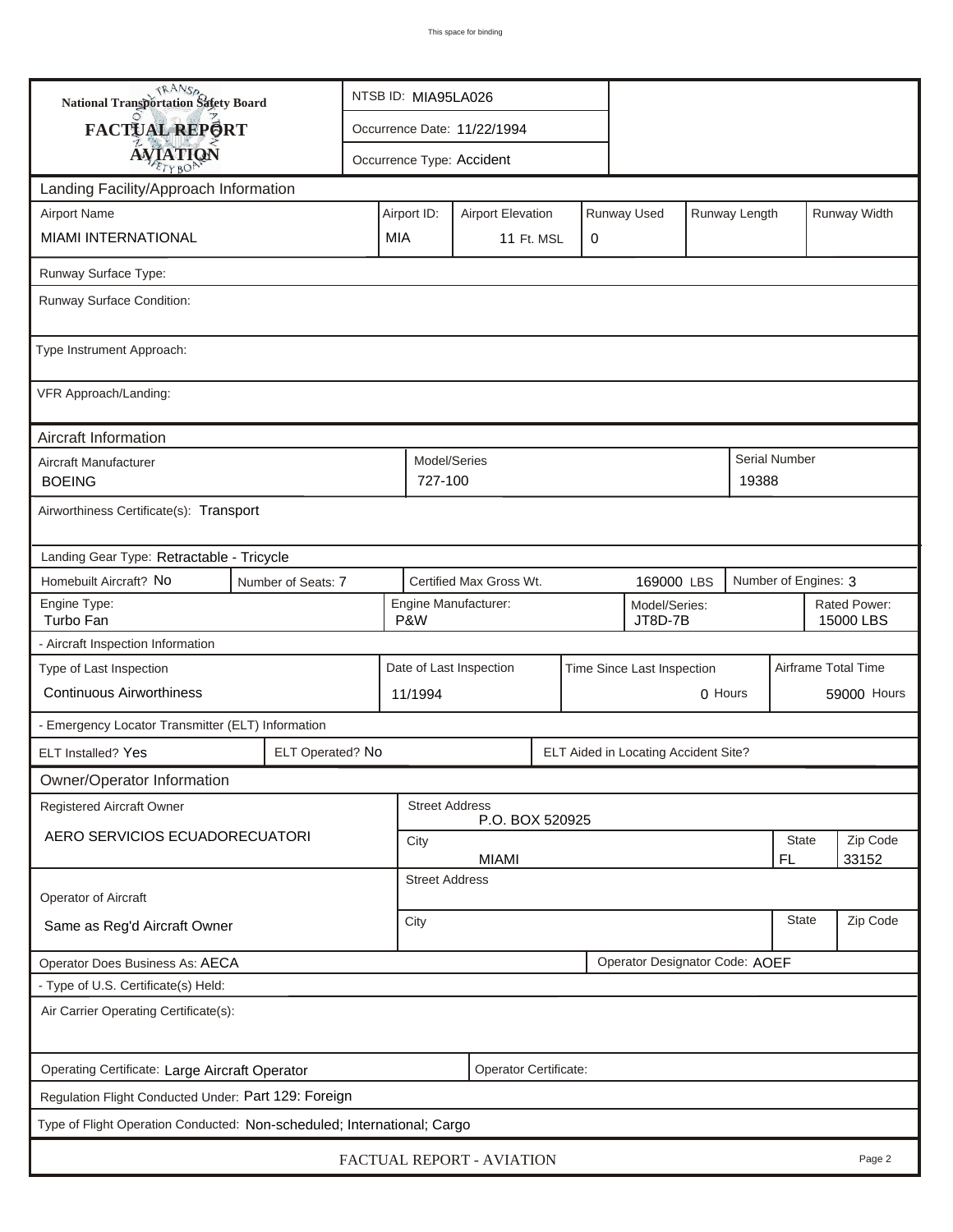|                                                                                                           | TRANSO.<br>National Transportation Safety Board             |                                                                                            |                        | NTSB ID: MIA95LA026           |                             |       |  |  |                                        |                            |  |            |                   |                     |  |
|-----------------------------------------------------------------------------------------------------------|-------------------------------------------------------------|--------------------------------------------------------------------------------------------|------------------------|-------------------------------|-----------------------------|-------|--|--|----------------------------------------|----------------------------|--|------------|-------------------|---------------------|--|
|                                                                                                           | FACTUAL REPORT                                              |                                                                                            |                        |                               | Occurrence Date: 11/22/1994 |       |  |  |                                        |                            |  |            |                   |                     |  |
|                                                                                                           | <b>AVIATION</b>                                             |                                                                                            |                        |                               | Occurrence Type: Accident   |       |  |  |                                        |                            |  |            |                   |                     |  |
|                                                                                                           | <b>First Pilot Information</b>                              |                                                                                            |                        |                               |                             |       |  |  |                                        |                            |  |            |                   |                     |  |
| City<br><b>State</b><br>Date of Birth<br>Name<br>Age                                                      |                                                             |                                                                                            |                        |                               |                             |       |  |  |                                        |                            |  |            |                   |                     |  |
|                                                                                                           |                                                             |                                                                                            |                        |                               |                             |       |  |  |                                        |                            |  |            |                   |                     |  |
| On File                                                                                                   |                                                             |                                                                                            |                        |                               | On File<br>On File          |       |  |  |                                        |                            |  |            |                   |                     |  |
| Sex: M                                                                                                    |                                                             | Seat Occupied: Left<br>Principal Profession: Civilian Pilot<br>Certificate Number: On File |                        |                               |                             |       |  |  |                                        |                            |  |            |                   |                     |  |
| Foreign<br>Certificate(s):                                                                                |                                                             |                                                                                            |                        |                               |                             |       |  |  |                                        |                            |  |            |                   |                     |  |
| Airplane Rating(s):<br>Multi-engine Land                                                                  |                                                             |                                                                                            |                        |                               |                             |       |  |  |                                        |                            |  |            |                   |                     |  |
|                                                                                                           | Rotorcraft/Glider/LTA: None                                 |                                                                                            |                        |                               |                             |       |  |  |                                        |                            |  |            |                   |                     |  |
|                                                                                                           |                                                             |                                                                                            |                        |                               |                             |       |  |  |                                        |                            |  |            |                   |                     |  |
| Instrument Rating(s):<br>Airplane<br>None<br>Instructor Rating(s):                                        |                                                             |                                                                                            |                        |                               |                             |       |  |  |                                        |                            |  |            |                   |                     |  |
|                                                                                                           | Type Rating/Endorsement for Accident/Incident Aircraft? Yes |                                                                                            |                        |                               |                             |       |  |  | <b>Current Biennial Flight Review?</b> |                            |  |            |                   |                     |  |
|                                                                                                           | Medical Cert.: Unknown                                      |                                                                                            |                        | Medical Cert. Status: Unknown |                             |       |  |  |                                        | Date of Last Medical Exam: |  |            |                   |                     |  |
|                                                                                                           |                                                             |                                                                                            |                        |                               |                             |       |  |  |                                        |                            |  |            |                   |                     |  |
| - Flight Time Matrix                                                                                      |                                                             | All A/C                                                                                    | This Make<br>and Model | Airplane<br>Single Engine     | Airplane<br>Mult-Engine     | Night |  |  | Instrument<br>Simulated<br>Actual      |                            |  | Rotorcraft | Glider            | Lighter<br>Than Air |  |
| <b>Total Time</b>                                                                                         |                                                             | 11500                                                                                      | 8000                   |                               |                             |       |  |  |                                        |                            |  |            |                   |                     |  |
|                                                                                                           | Pilot In Command(PIC)                                       |                                                                                            |                        |                               |                             |       |  |  |                                        |                            |  |            |                   |                     |  |
| Instructor                                                                                                |                                                             |                                                                                            |                        |                               |                             |       |  |  |                                        |                            |  |            |                   |                     |  |
| Last 90 Days<br>Last 30 Days                                                                              |                                                             |                                                                                            |                        |                               |                             |       |  |  |                                        |                            |  |            |                   |                     |  |
| Last 24 Hours                                                                                             |                                                             |                                                                                            |                        |                               |                             |       |  |  |                                        |                            |  |            |                   |                     |  |
| Seatbelt Used? Yes                                                                                        |                                                             |                                                                                            |                        | Shoulder Harness Used? Yes    |                             |       |  |  | Toxicology Performed? No               |                            |  |            | Second Pilot? Yes |                     |  |
|                                                                                                           |                                                             |                                                                                            |                        |                               |                             |       |  |  |                                        |                            |  |            |                   |                     |  |
| Flight Plan/Itinerary                                                                                     |                                                             |                                                                                            |                        |                               |                             |       |  |  |                                        |                            |  |            |                   |                     |  |
|                                                                                                           | Type of Flight Plan Filed: IFR                              |                                                                                            |                        |                               |                             |       |  |  |                                        |                            |  |            |                   |                     |  |
| Departure Point                                                                                           |                                                             |                                                                                            |                        |                               |                             |       |  |  |                                        |                            |  |            |                   | Time Zone           |  |
| Airport Identifier<br><b>State</b><br>Departure Time<br>MIA<br>0025<br>Same as Accident/Incident Location |                                                             |                                                                                            |                        |                               |                             |       |  |  | <b>EST</b>                             |                            |  |            |                   |                     |  |
|                                                                                                           | Destination<br>Airport Identifier<br><b>State</b>           |                                                                                            |                        |                               |                             |       |  |  |                                        |                            |  |            |                   |                     |  |
| CEGU<br>OF<br>GUAYAQUIL                                                                                   |                                                             |                                                                                            |                        |                               |                             |       |  |  |                                        |                            |  |            |                   |                     |  |
| Type of Clearance:                                                                                        |                                                             |                                                                                            |                        |                               |                             |       |  |  |                                        |                            |  |            |                   |                     |  |
| Type of Airspace:                                                                                         |                                                             |                                                                                            |                        |                               |                             |       |  |  |                                        |                            |  |            |                   |                     |  |
| Weather Information                                                                                       |                                                             |                                                                                            |                        |                               |                             |       |  |  |                                        |                            |  |            |                   |                     |  |
| Source of Briefing:<br>Company                                                                            |                                                             |                                                                                            |                        |                               |                             |       |  |  |                                        |                            |  |            |                   |                     |  |
| Method of Briefing:                                                                                       |                                                             |                                                                                            |                        |                               |                             |       |  |  |                                        |                            |  |            |                   |                     |  |
| FACTUAL REPORT - AVIATION<br>Page 3                                                                       |                                                             |                                                                                            |                        |                               |                             |       |  |  |                                        |                            |  |            |                   |                     |  |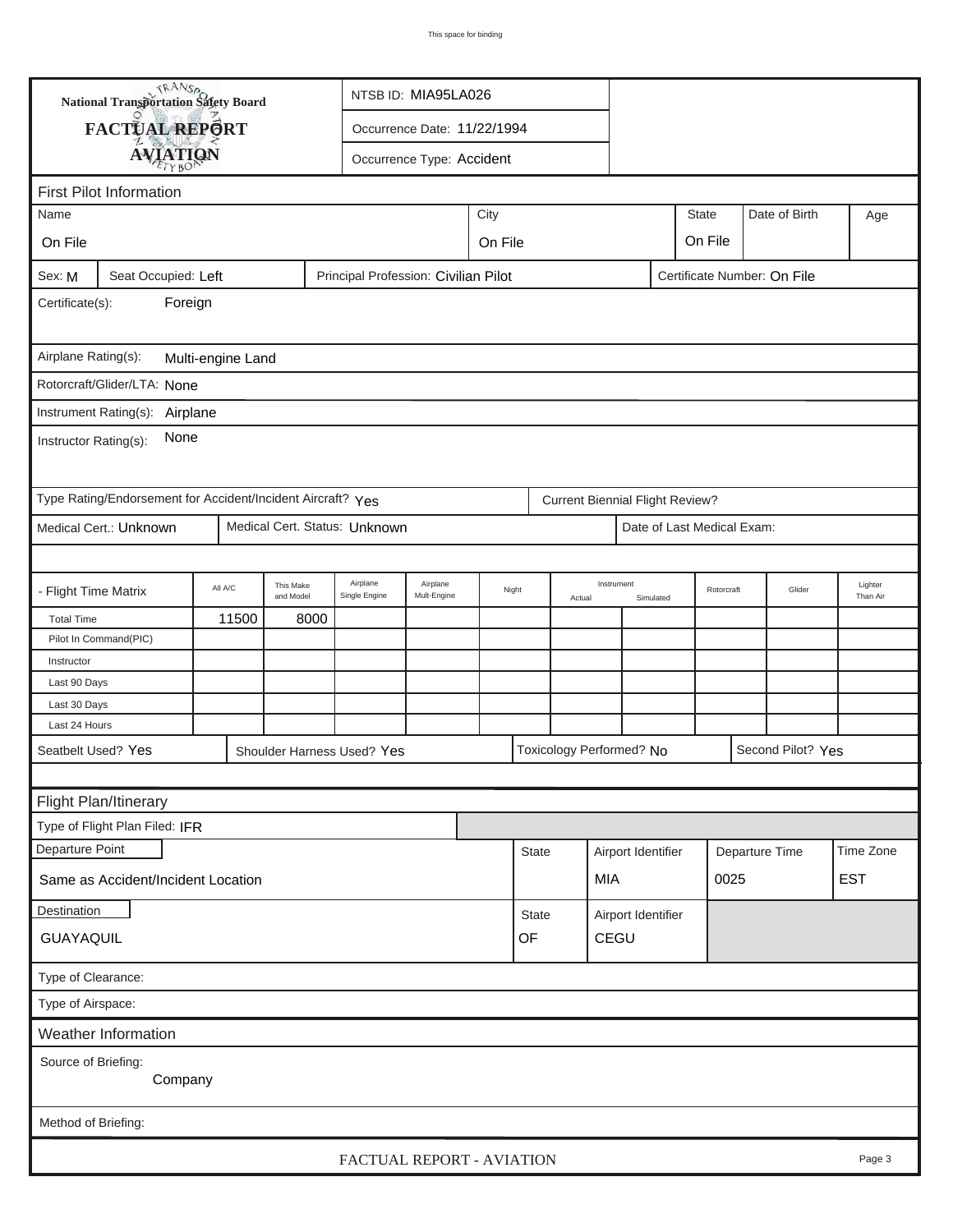|                                                        | <b>National Transportation Safety Board</b>                                    | NTSB ID: MIA95LA026 |                  |                                                         |              |                                     |                |                                                       |                                |                   |                              |     |  |
|--------------------------------------------------------|--------------------------------------------------------------------------------|---------------------|------------------|---------------------------------------------------------|--------------|-------------------------------------|----------------|-------------------------------------------------------|--------------------------------|-------------------|------------------------------|-----|--|
|                                                        | <b>FACTUAL REPORT</b>                                                          |                     |                  | Occurrence Date: 11/22/1994                             |              |                                     |                |                                                       |                                |                   |                              |     |  |
|                                                        | <b>AVIATION</b>                                                                |                     |                  | Occurrence Type: Accident                               |              |                                     |                |                                                       |                                |                   |                              |     |  |
|                                                        | Weather Information                                                            |                     |                  |                                                         |              |                                     |                |                                                       |                                |                   |                              |     |  |
| WOF ID                                                 | <b>Observation Time</b>                                                        | Time Zone           |                  | <b>WOF Elevation</b><br>WOF Distance From Accident Site |              |                                     |                |                                                       |                                |                   | Direction From Accident Site |     |  |
|                                                        |                                                                                |                     |                  |                                                         |              |                                     |                |                                                       |                                |                   |                              |     |  |
| 0052<br><b>EST</b><br>11 Ft. MSL<br>MIA<br><b>1 NM</b> |                                                                                |                     |                  |                                                         |              |                                     |                |                                                       |                                | 90 Deg. Mag.      |                              |     |  |
|                                                        | Sky/Lowest Cloud Condition: Scattered                                          |                     |                  |                                                         |              | 4000 Ft. AGL                        |                |                                                       | Condition of Light: Night/Dark |                   |                              |     |  |
|                                                        | Lowest Ceiling: None                                                           |                     |                  | 0 Ft. AGL                                               | Visibility:  |                                     | $\overline{7}$ | <b>SM</b>                                             |                                | Altimeter:        | 30.00                        | "Hg |  |
| Temperature:                                           | 23 $^{\circ}$ C                                                                | Dew Point:          | $20^{\circ}$ C   |                                                         |              | Wind Direction: Variable            |                |                                                       |                                | Density Altitude: | 500                          | Ft. |  |
|                                                        | Wind Speed: Light and Variable                                                 | Gusts:              |                  |                                                         |              |                                     |                | Weather Condtions at Accident Site: Visual Conditions |                                |                   |                              |     |  |
| Visibility (RVR):                                      | 0<br>Ft.                                                                       | Visibility (RVV)    | $\mathbf 0$      | <b>SM</b>                                               |              | Intensity of Precipitation: Unknown |                |                                                       |                                |                   |                              |     |  |
|                                                        | Restrictions to Visibility: None                                               |                     |                  |                                                         |              |                                     |                |                                                       |                                |                   |                              |     |  |
|                                                        |                                                                                |                     |                  |                                                         |              |                                     |                |                                                       |                                |                   |                              |     |  |
| Type of Precipitation:                                 | None                                                                           |                     |                  |                                                         |              |                                     |                |                                                       |                                |                   |                              |     |  |
|                                                        |                                                                                |                     |                  |                                                         |              |                                     |                |                                                       |                                |                   |                              |     |  |
|                                                        | <b>Accident Information</b>                                                    |                     |                  |                                                         |              |                                     |                |                                                       |                                |                   |                              |     |  |
|                                                        | Aircraft Damage: Substantial<br>Aircraft Fire: None<br>Aircraft Explosion None |                     |                  |                                                         |              |                                     |                |                                                       |                                |                   |                              |     |  |
|                                                        | Classification: Foreign Registered/U.S. Soil                                   |                     |                  |                                                         |              |                                     |                |                                                       |                                |                   |                              |     |  |
|                                                        | - Injury Summary Matrix                                                        | Fatal               | Serious<br>Minor |                                                         | None         | <b>TOTAL</b>                        |                |                                                       |                                |                   |                              |     |  |
| <b>First Pilot</b>                                     |                                                                                |                     |                  |                                                         | 1            |                                     |                |                                                       |                                |                   |                              |     |  |
| Second Pilot                                           |                                                                                |                     |                  |                                                         | $\mathbf{1}$ |                                     |                |                                                       |                                |                   |                              |     |  |
| <b>Student Pilot</b>                                   |                                                                                |                     |                  |                                                         |              |                                     |                |                                                       |                                |                   |                              |     |  |
|                                                        | Flight Instructor                                                              |                     |                  |                                                         |              |                                     |                |                                                       |                                |                   |                              |     |  |
| <b>Check Pilot</b>                                     |                                                                                |                     |                  |                                                         |              |                                     |                |                                                       |                                |                   |                              |     |  |
|                                                        | <b>Flight Engineer</b>                                                         |                     |                  |                                                         | 1            |                                     |                |                                                       |                                |                   |                              |     |  |
|                                                        | Cabin Attendants                                                               |                     |                  |                                                         |              |                                     |                |                                                       |                                |                   |                              |     |  |
| Other Crew                                             |                                                                                |                     |                  |                                                         |              |                                     |                |                                                       |                                |                   |                              |     |  |
| Passengers                                             |                                                                                |                     |                  |                                                         | 2            | $\overline{c}$                      |                |                                                       |                                |                   |                              |     |  |
| - TOTAL ABOARD -                                       |                                                                                |                     |                  |                                                         | $5\vert$     | 5                                   |                |                                                       |                                |                   |                              |     |  |
| Other Ground                                           |                                                                                | 0                   | 1                | 0                                                       |              | 1                                   |                |                                                       |                                |                   |                              |     |  |
|                                                        | - GRAND TOTAL -                                                                | 0                   | 1                | 0                                                       | 5            | 6                                   |                |                                                       |                                |                   |                              |     |  |
|                                                        |                                                                                |                     |                  |                                                         |              |                                     |                |                                                       |                                |                   |                              |     |  |
|                                                        | FACTUAL REPORT - AVIATION<br>Page 4                                            |                     |                  |                                                         |              |                                     |                |                                                       |                                |                   |                              |     |  |